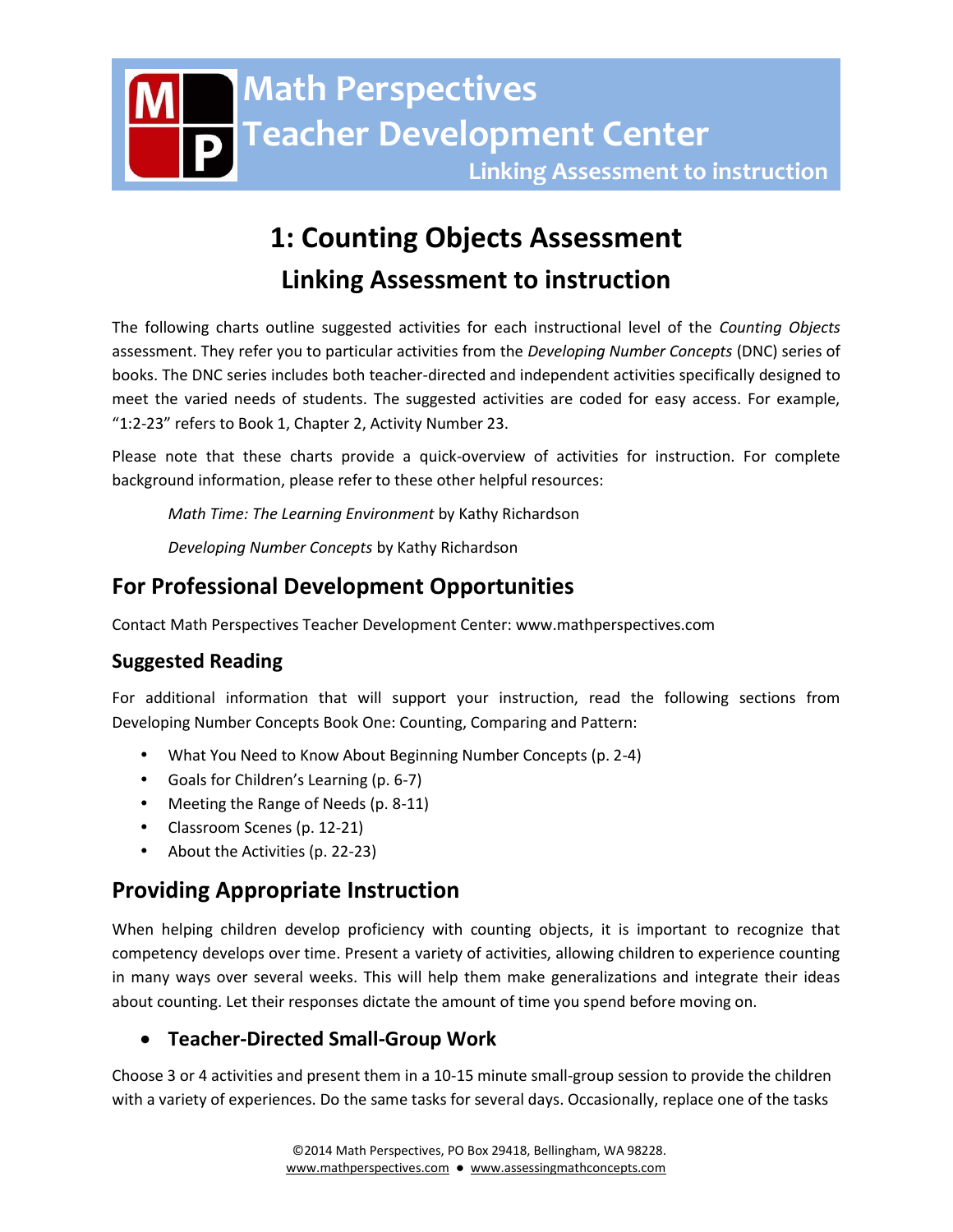with a new one. Adjust the size of the numbers according to the children's responses. Usually work with just one group a day so you have time to interact with the children while they work at the Independent Stations.

# **Independent Station Work**

Give children opportunities to choose from among several activities. These choices should be available for several weeks. During this time, the children will be developing proficiency and moving to larger numbers, as they are able. Interact with the children as they work, supporting them and challenging them as needed.

# **COUNTING OBJECTS**

# **Part 1, Task One: Counting a Pile** (of 4, 7, 12, 21, 32)

## **Needs Instruction (I, I-)**

**(I)** – Is unable to keep track of what they counted.

**(I–) –** Is unable to count one-to-one.

*Focus on one-to-one counting. Help the children see the need to keep track by working with numbers that are small enough for them to be bothered when they arrive at different answers when they count and recount groups of objects. Discuss: What do we need to do so we know which ones we have counted and which ones we have not yet counted?* 

|             |                              | <b>TEACHER-DIRECTED ACTIVITIES</b> |       |        |
|-------------|------------------------------|------------------------------------|-------|--------|
|             |                              | To 7                               | To 12 | To 21+ |
| $1:1-1$     | Slide and Check              |                                    |       |        |
| $1:1-2$     | Count and Dump               |                                    |       |        |
| $1:1-3$     | <b>Making Towers</b>         |                                    |       |        |
| $1:1 - 4$   | Counting Stories, Level 1    | ٠                                  |       |        |
| $1:1-5$     | Creations                    |                                    |       |        |
| $1:1 - 7$   | <b>Grab-Bag Counting</b>     |                                    |       |        |
| $1:1-8$     | Grow and Shrink, Level 1     |                                    |       |        |
| $1:1-9$     | Hide It                      |                                    |       |        |
| $1:1 - 10$  | Hunt for It, Levels 1 and 2  |                                    |       |        |
| $1: 1 - 11$ | Peek and Count, Level 1      |                                    |       |        |
| $1:1 - 12$  | Find a Match, Levels 1 and 2 |                                    |       |        |
| $1: 1 - 13$ | Tell Me Fast                 |                                    |       |        |
| $1: 1 - 14$ | <b>Break It Up</b>           |                                    |       |        |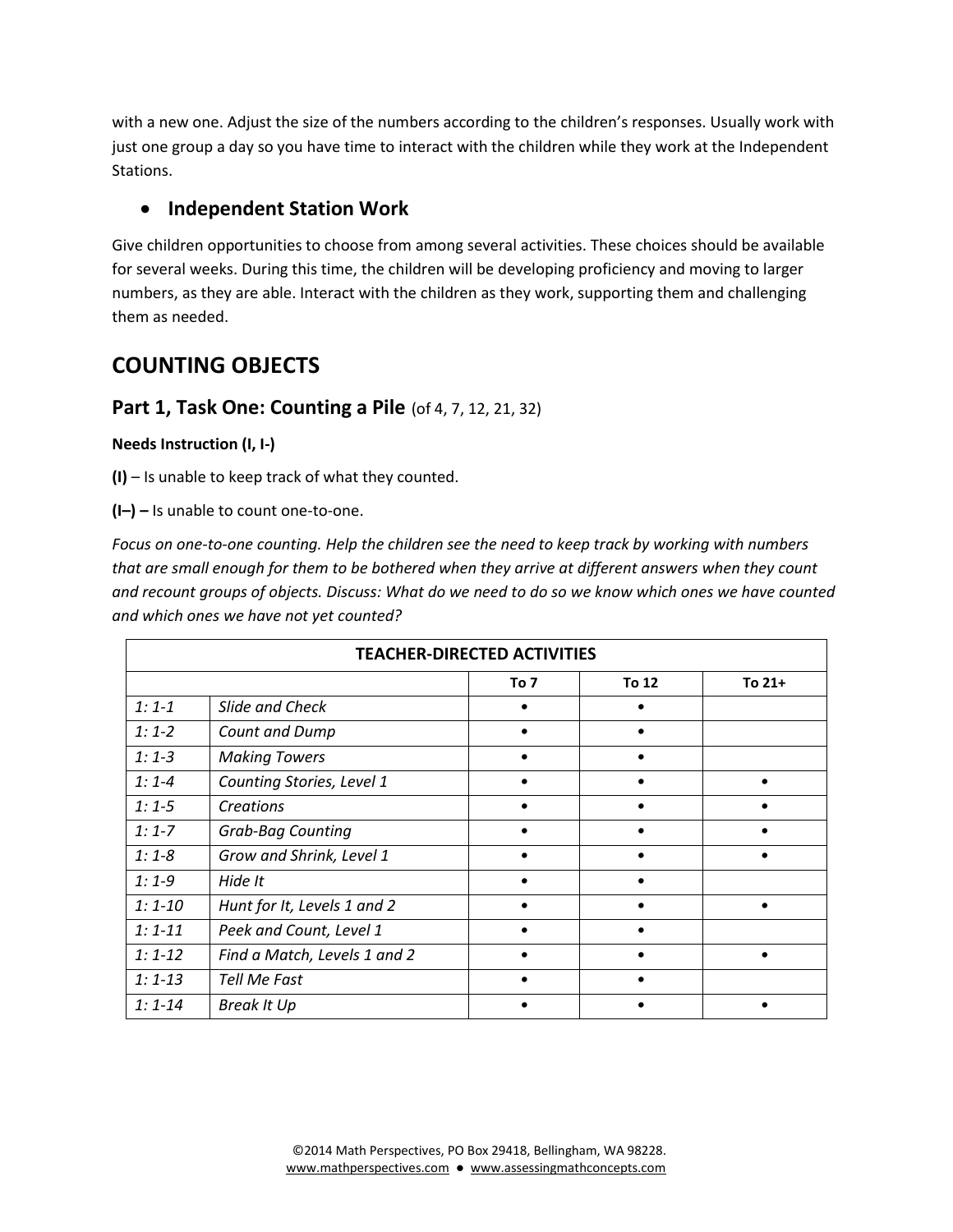|            |                                 | <b>INDEPENDENT ACTIVITIES</b> |       |          |
|------------|---------------------------------|-------------------------------|-------|----------|
|            |                                 | To 7                          | To 12 | To $21+$ |
| $1:1-22$   | <b>Creations Station</b>        |                               |       |          |
| $1:1 - 23$ | Cover the Dots, Level 1         |                               |       |          |
| $1:1 - 24$ | Counting with the Number Shapes |                               |       |          |

## **Needs Practice (P)**

**(P) –** Counts and recounts to find out how many, **or** loses track and is off by one or two, or keeps track with difficulty. (May need to line up the counters first to keep track.)

*To develop more facility, provide ongoing practice with activities requiring the children to determine how many in a variety of situations.* 

|            | <b>TEACHER-DIRECTED ACTIVITIES</b> |           |           |       |                |
|------------|------------------------------------|-----------|-----------|-------|----------------|
|            |                                    | To 7      | To 12     | To 21 | To 32 & Beyond |
| $1:1-2$    | Count and Dump                     | $\bullet$ | $\bullet$ |       | $\bullet$      |
| $1:1-3$    | <b>Making Towers</b>               | $\bullet$ | $\bullet$ |       | $\bullet$      |
| $1:1-6$    | <b>Finger Counting</b>             | $\bullet$ | $\bullet$ |       |                |
| $1:1-7$    | <b>Grab Bag Counting</b>           | $\bullet$ | $\bullet$ |       | $\bullet$      |
| $1:1-8$    | Grow and Shrink Level 2            |           | $\bullet$ |       |                |
| $1:1-9$    | Hide It                            |           | $\bullet$ |       |                |
| $1:1 - 10$ | Hunt for It, Level 2               |           | $\bullet$ |       |                |
| $1:1-12$   | Find a Match Level 2               |           | $\bullet$ |       |                |
| $1:1 - 14$ | <b>Break It Up</b>                 |           | $\bullet$ |       | $\bullet$      |
| $1:1 - 15$ | <b>Tall and Short</b>              |           |           |       |                |

|             | <b>INDEPENDENT ACTIVITIES</b>    |                           |                     |                      |                                        |
|-------------|----------------------------------|---------------------------|---------------------|----------------------|----------------------------------------|
|             |                                  | To 7                      | To 12               | <b>To 21</b>         | To 32 & Beyond                         |
| $1:1 - 29$  | <b>Grab-Bag Counting Station</b> |                           |                     |                      |                                        |
| $1:1-30$    | <b>Shape Puzzles</b>             | Use 3-6<br><b>Puzzles</b> | Use 3-10<br>Puzzles | Use 10-20<br>Puzzles | Create Puzzles holding<br>more than 20 |
| $1: 1 - 31$ | Line Puzzles                     | Use 3-6<br><b>Puzzles</b> | Use 3-10<br>Puzzles | Use 10-20<br>Puzzles | Create Puzzles holding<br>more than 20 |
| $1:1-33$    | Grab a Handful                   |                           |                     |                      |                                        |
| $1: 1 - 34$ | Hide-It Station                  |                           |                     |                      |                                        |
| $1:1 - 36$  | How Long Is It?                  |                           |                     |                      |                                        |
| $1:1-37$    | How Many Does It Hold?           |                           |                     |                      |                                        |
| $1:1 - 38$  | <b>Sorting Colors</b>            |                           |                     |                      |                                        |
| $1:1-39$    | <b>Sorting Collections</b>       |                           |                     |                      |                                        |
| $1:1 - 40$  | <b>Sorting Shape Puzzles</b>     |                           |                     |                      |                                        |
| $1: 1 - 41$ | <b>Sorting Line Puzzles</b>      |                           |                     |                      |                                        |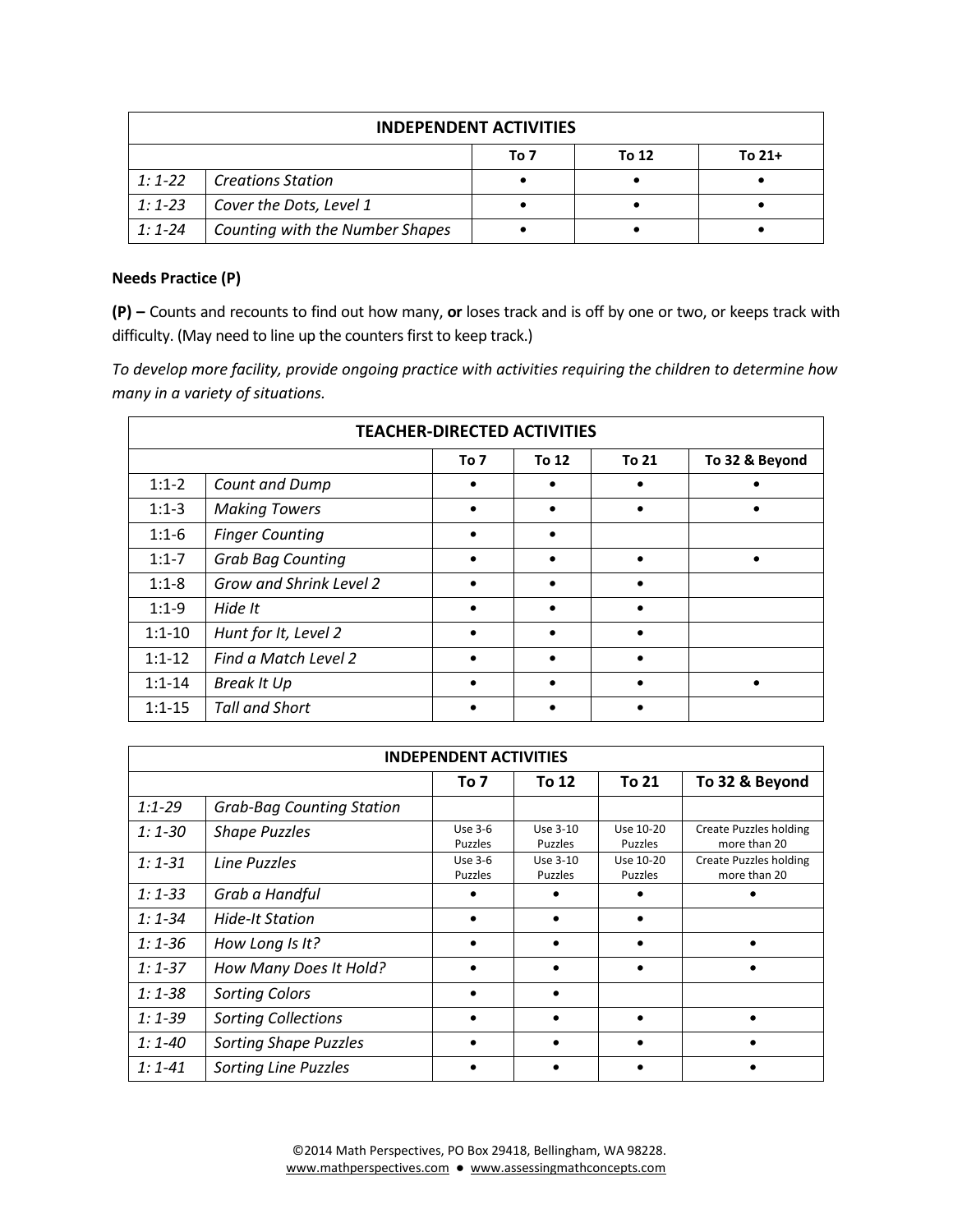## **Ready to Apply (A-, A)**

**(A–) –** Keeps track with ease but leaves out a number in rote counting sequence, **or** forgets how many they counted.

*Continue to provide opportunities to emphasize the counting sequence from 10 to 20:* 

*Counting the days of the month on a calendar Lunch count Days of school (represented by placing a dot each day on ten frames) Library books to return Children in line*

**(A) –** Knows the rote counting sequence, is able to keep track of the counters with ease, remembers what was counted, but does not line up the counters first. (We are determining the child's ability to keep track of an unorganized group of objects that is not lined up.)

*If children are ready to apply the skill of counting, provide a variety of opportunities for them to use what they know. The following are examples of ways you can involve children in counting*.

*Working with Numbers to 12:*

*"How many books do we have about turtles?" "How many red buttons are in the button box?" "How many children are in your row?"*

*Working with Numbers to 21 or more: "How many children brought their lunch today?" "How many paper clips long is your desk?"*

# **Part 1, Task Two: Making a Pile** (of 5, 9, 18)

# **Needs Instruction (I)**

**(I) –** Counts past the number asked for but doesn't notice. (Is unable to hold the number in mind.)

*Provide opportunities for children to count out a number of objects, beginning with numbers small enough for them to keep in mind as they count. Gradually increase the number, as the children are able.*

|         |                         | <b>TEACHER-DIRECTED ACTIVITIES</b> |      |                                 |
|---------|-------------------------|------------------------------------|------|---------------------------------|
|         |                         | To 5                               | To 9 | To 18                           |
| $1:1-4$ | <b>Counting Stories</b> |                                    |      |                                 |
| $1:1-5$ | Creations               |                                    |      |                                 |
| $1:1-8$ | <b>Grow and Shrink</b>  |                                    |      | Use two working<br>space papers |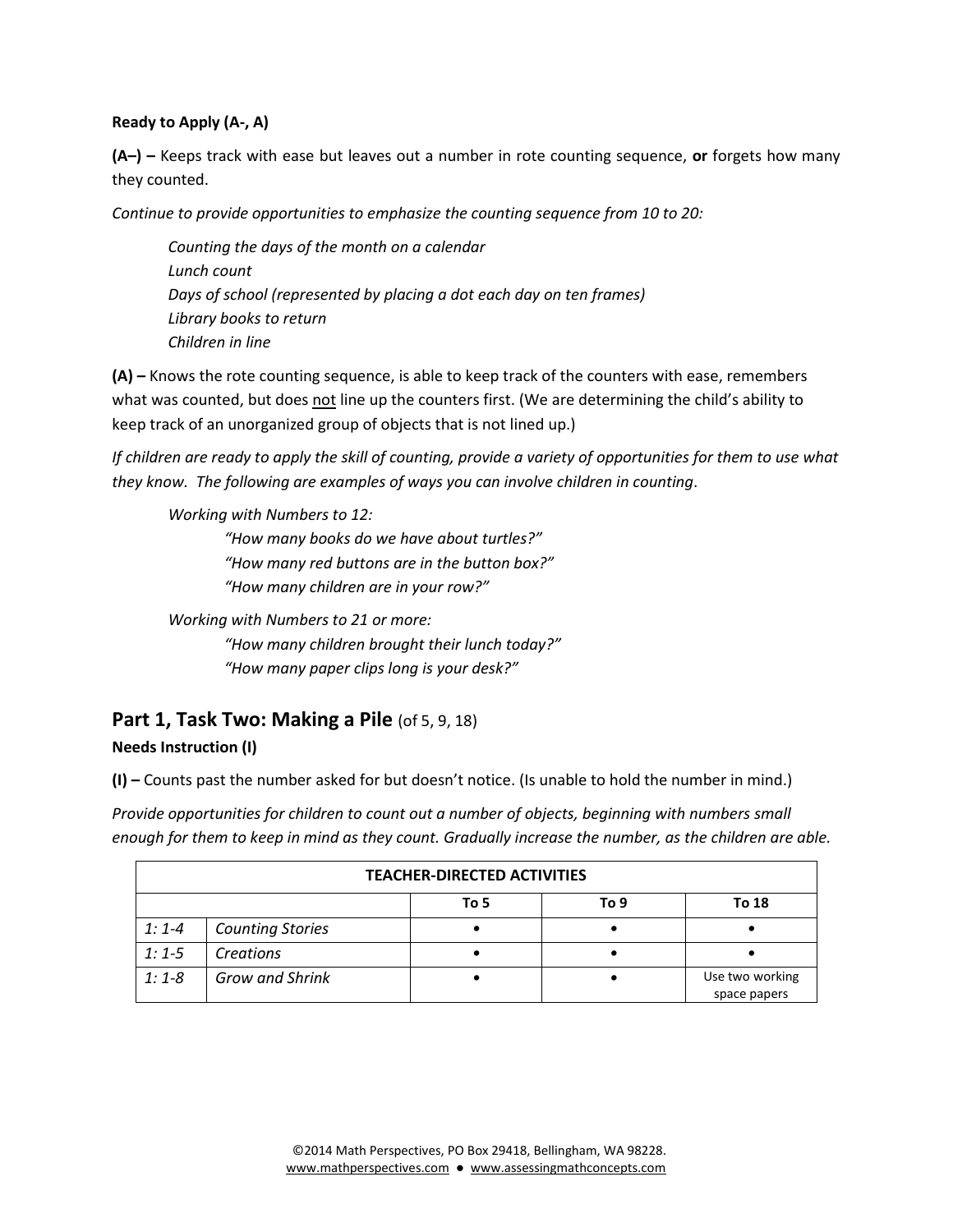|            |                          | <b>INDEPENDENT ACTIVITIES</b> |      |       |
|------------|--------------------------|-------------------------------|------|-------|
|            |                          | To 5                          | To 9 | To 18 |
| $1:1 - 21$ | <b>Counting Boards</b>   |                               |      |       |
| $1:1-22$   | <b>Creations Station</b> |                               |      |       |
| $1:1 - 25$ | Roll-a-Tower Race        |                               |      |       |

#### **Needs Practice (P)**

**(P) –** Counts out the requested number but makes an error, such as leaving out a number or losing track of an object.

*Provide opportunities for children to count out a number of objects until they have developed meaning for the numbers and can hold them in their mind and count without making errors.* 

|           |                         | <b>TEACHER-DIRECTED ACTIVITIES</b> |      |                                 |
|-----------|-------------------------|------------------------------------|------|---------------------------------|
|           |                         | To 5                               | To 9 | To 18                           |
| $1:1-2$   | Count and Dump          |                                    |      | Extend numbers as<br>needed     |
| $1:1 - 4$ | <b>Counting Stories</b> |                                    |      | Extend numbers as<br>needed     |
| $1:1-5$   | Creations               |                                    |      |                                 |
| $1:1-8$   | <b>Grow and Shrink</b>  |                                    |      | Use two working<br>space papers |

|            |                          | <b>INDEPENDENT ACTIVITIES</b> |      |       |
|------------|--------------------------|-------------------------------|------|-------|
|            |                          | To 5                          | To 9 | To 18 |
| $1:1-21$   | Counting Boards, Level 1 |                               |      |       |
| $1:1 - 25$ | Roll-a-Tower Race        |                               |      |       |
| $1:1 - 26$ | Make-a-Train Race        |                               |      |       |
| $1:1-28$   | <b>Build a City</b>      |                               |      |       |
| $1:1-32$   | Pick a Number            |                               |      |       |

# **Ready to Apply (A-, A)**

**(A–) –** Counts past the quantity asked for but self-corrects. The student realizes s/he has counted past the number, stops, and takes away any extra counters.

*Continue to provide experiences counting out a number of objects as described in the previous charts.*

**(A) –** Counts out the quantity asked for with ease and accuracy.

*When children are ready to apply the skill of counting out a particular number, provide a variety of opportunities for them to use what they know. The following are examples of ways you can involve them.*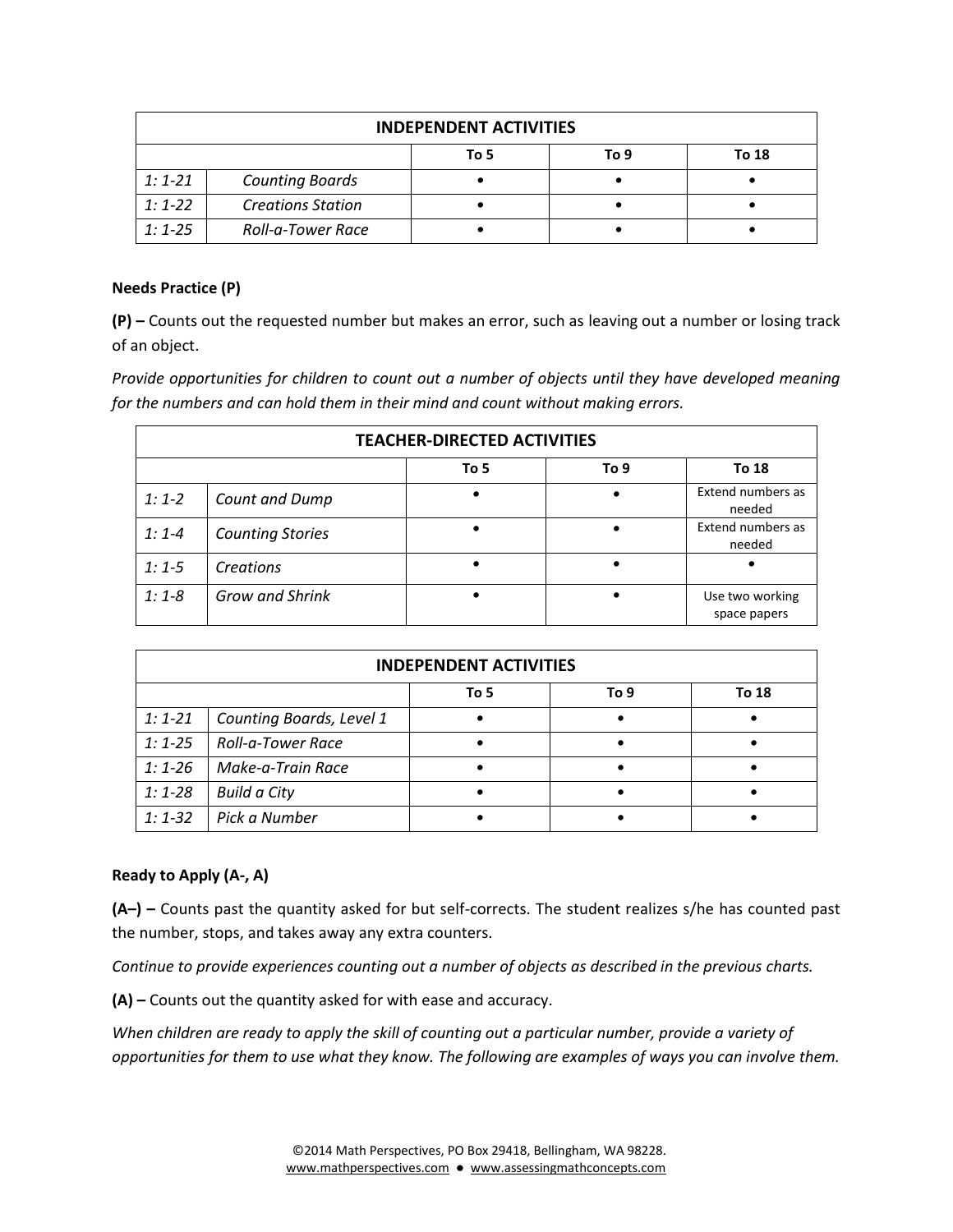"*You need to get straws for everyone at your table. How many do you need to get?"*

*"Can you get a small whiteboard for everyone in the group? How many do you need?"*

*"We have 26 children in our class. Each child needs one piece of red paper. Would you count out 26 pieces of paper? "*

# **Part 2, Tasks Three and Four: One More/One Less**

(to/from 8, 12, 21, and over the decades to 100)

The Instructional Levels for the Part 2 Tasks, while determined separately, all use the same criteria.

## **Needs Prerequisite (N)**

**(N) –** Counts to find out 3 (out of 3) times, or makes 3 errors.

#### **Needs Instruction (I)**

**(I) –** Knows without counting, or uses the rote sequence (counts under their breath) for 1 (out of 3).

## **Needs Practice (P)**

**(P) –** Knows without counting 2 (out of 3) times, but counts to figure out one number, or makes one error.

## **Ready to Apply (A–, A)**

**(A–) –** Knows without counting 2 (out of 3) times, but says the rote sequence (counts under his or her breath) 1 time, with no errors.

**(A) –** Knows one more without counting 3 (out of 3) times, with no errors.

*The following experiences can be used for Task 3 and Task 4.*

*Provide ongoing experiences determining one more and one less, sometimes in sequence and sometimes not in sequence.*

|            |                        | <b>TEACHER-DIRECTED ACTIVITIES</b> |            |            |                                  |
|------------|------------------------|------------------------------------|------------|------------|----------------------------------|
|            |                        | To/From 8                          | To/From 12 | To/From 21 | To/From 100                      |
| $1:1-3$    | <b>Making Towers</b>   |                                    |            |            | Provide                          |
| $1:1 - 16$ | One More/One Less      |                                    |            | EXT.       | opportunities<br>for children to |
| $1:1-17$   | Give and Take          |                                    |            |            | count large                      |
| $1:1-18$   | <b>Hiding One More</b> |                                    |            |            | numbers using<br>models like     |
| $1:1-19$   | <b>Hiding One Less</b> |                                    |            |            | Ten Frames.                      |
| $1:1 - 20$ | Towers, Towers, Towers |                                    |            |            |                                  |